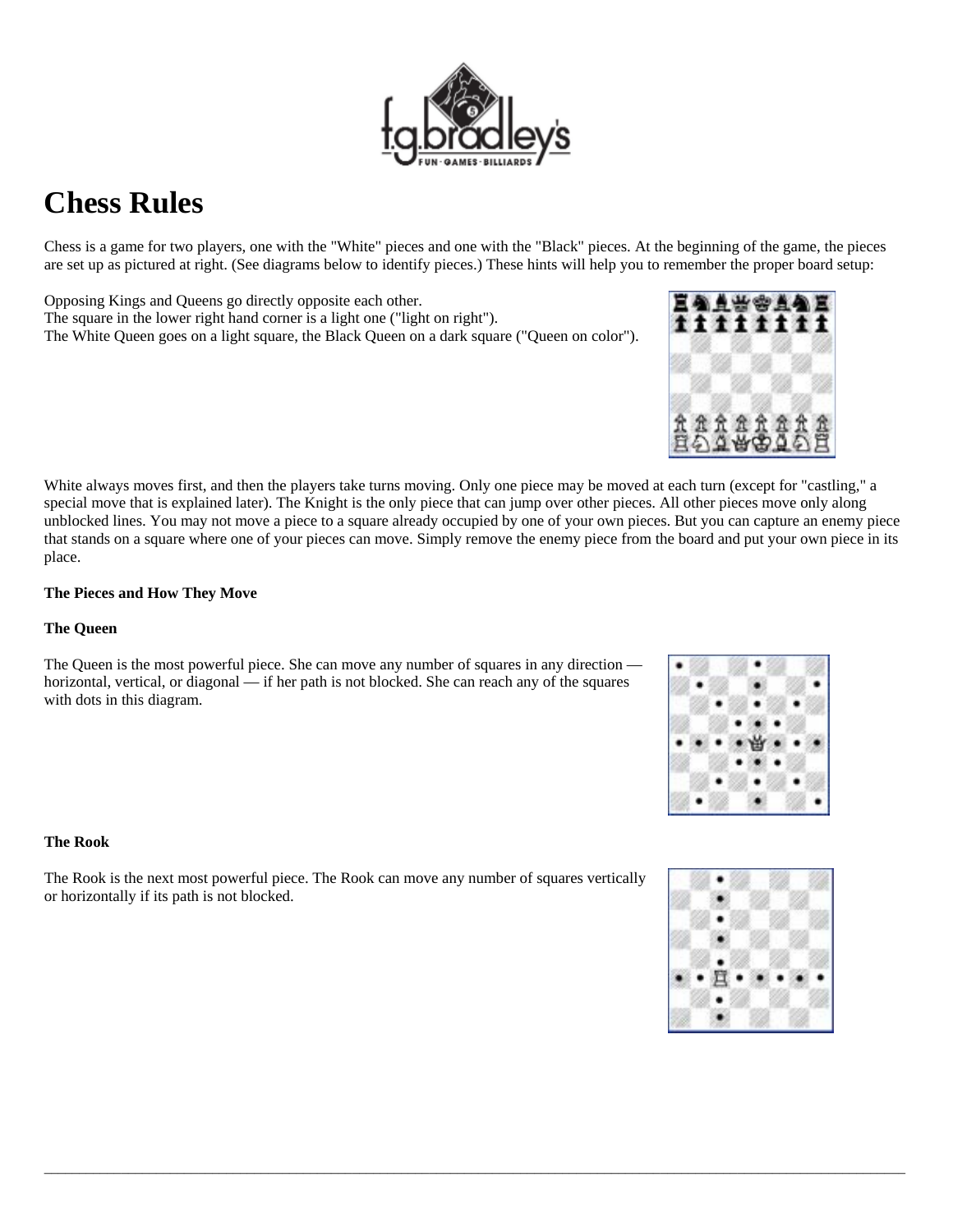

## **The Bishop**

The Bishop can move any number of squares diagonally if its path is not blocked. Note that this Bishop starts on a light square and can reach only other light squares. At the beginning of the game, you have one "dark-square" Bishop and one "light-square" Bishop.

### **The Knight**

The Knight's move is special. It hops directly from its old square to its new square. The Knight can jump over other pieces between its old and new squares. Think of the Knight's move as an "L." It moves two squares horizontally or vertically and then makes a right-angle turn for one more square. The Knight always lands on a square opposite in color from its old square.

### **The King**

The King is the most important piece. When he is trapped, his whole army loses. The King can move one square in any direction — for example, to any of the squares with dots in this diagram. (An exception is castling, which is explained later.) The King may never move into check — that is, onto a square attacked by an opponent's piece.

## **The Pawn**

The pawn moves straight ahead (never backward), but it captures diagonally. It moves one square at a time, but on its first move it has the option of moving forward one or two squares. In the diagram, the squares with dots indicate possible destinations for the pawns. The White pawn is on its original square, so it may move ahead either one or two squares. The Black pawn has already moved, so it may move ahead only one square at a time. The squares on which these pawns may capture are indicated by an X.

If a pawn advances all the way to the opposite end of the board, it is immediately "promoted" to another piece, usually a Queen. It may not remain a pawn or become a King. Therefore, it is possible for each player to have more than one Queen or more than two Rooks, Bishops, or Knights on the board at the same time.

 $\bot$  , and the set of the set of the set of the set of the set of the set of the set of the set of the set of the set of the set of the set of the set of the set of the set of the set of the set of the set of the set of t

# **Special Moves**









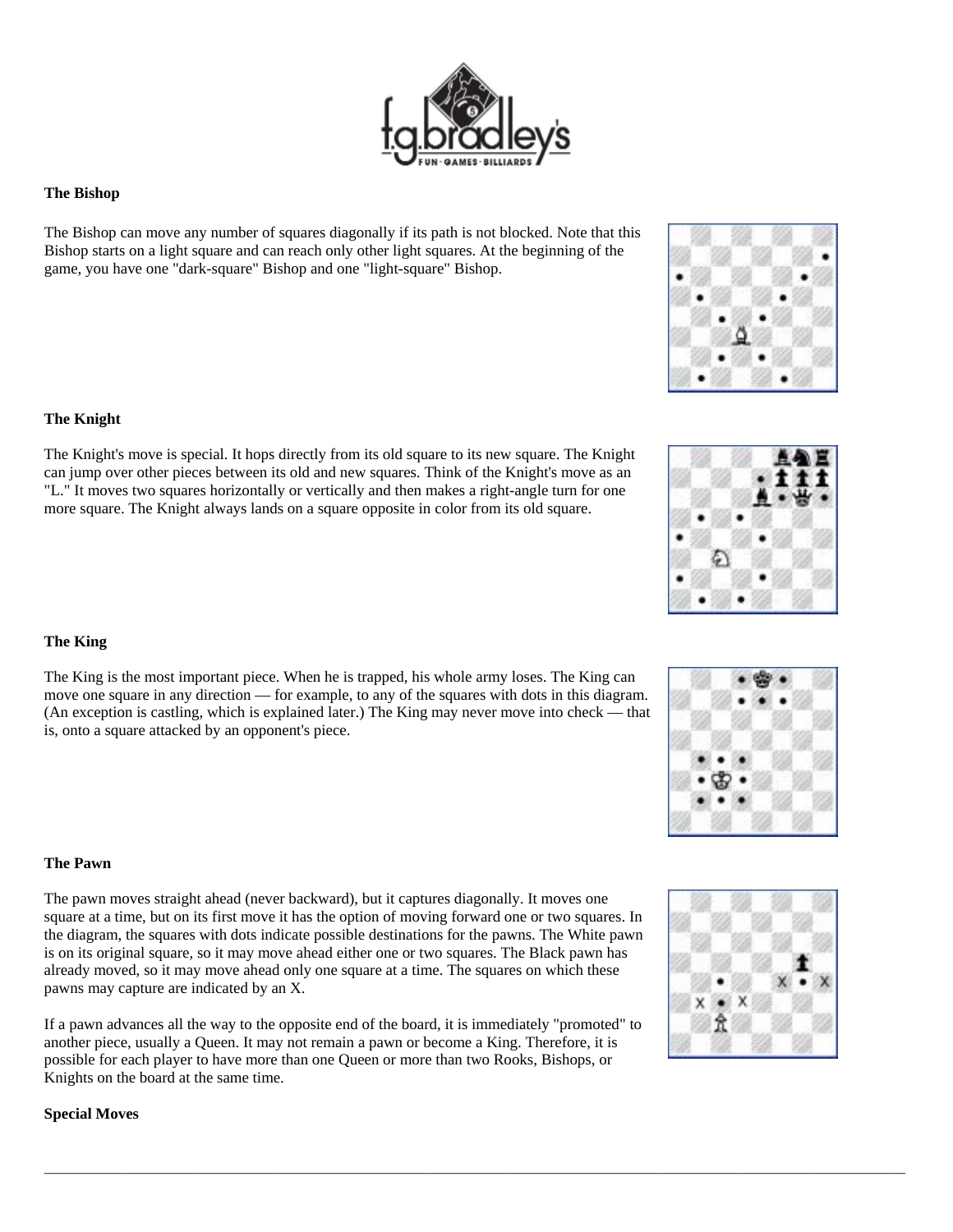

#### **Castling**

Each player may "castle" only once during a game and when conditions are met. Castling is a special move that lets a player move two pieces at once — the King and one Rook. In castling, the player moves his King two squares to its left or right toward one of his Rooks. At the same time, the Rook involved goes to the square beside the King and toward the center of the board (see illustrations below). In order to castle, neither the King nor the Rook involved may have moved before. Also, the King may not castle out of check, into check, or through check. Further, there may not be pieces of either color between the King and the Rook involved in castling.

Castling is often a very important move because it allows you to place your King in a safe location and also allows the Rook to become more active.

When the move is legal, each player has the choice of castling Kingside or Queenside or not at all, no matter what the other player chooses to do.



#### **En Passant**

This French phrase is used for a special pawn capture. It means "in passing," and it occurs when one player moves a pawn two squares forward to try to avoid capture by the opponent's pawn. The capture is made exactly as if the player had moved the pawn only one square forward.

 $\bot$  , and the set of the set of the set of the set of the set of the set of the set of the set of the set of the set of the set of the set of the set of the set of the set of the set of the set of the set of the set of t